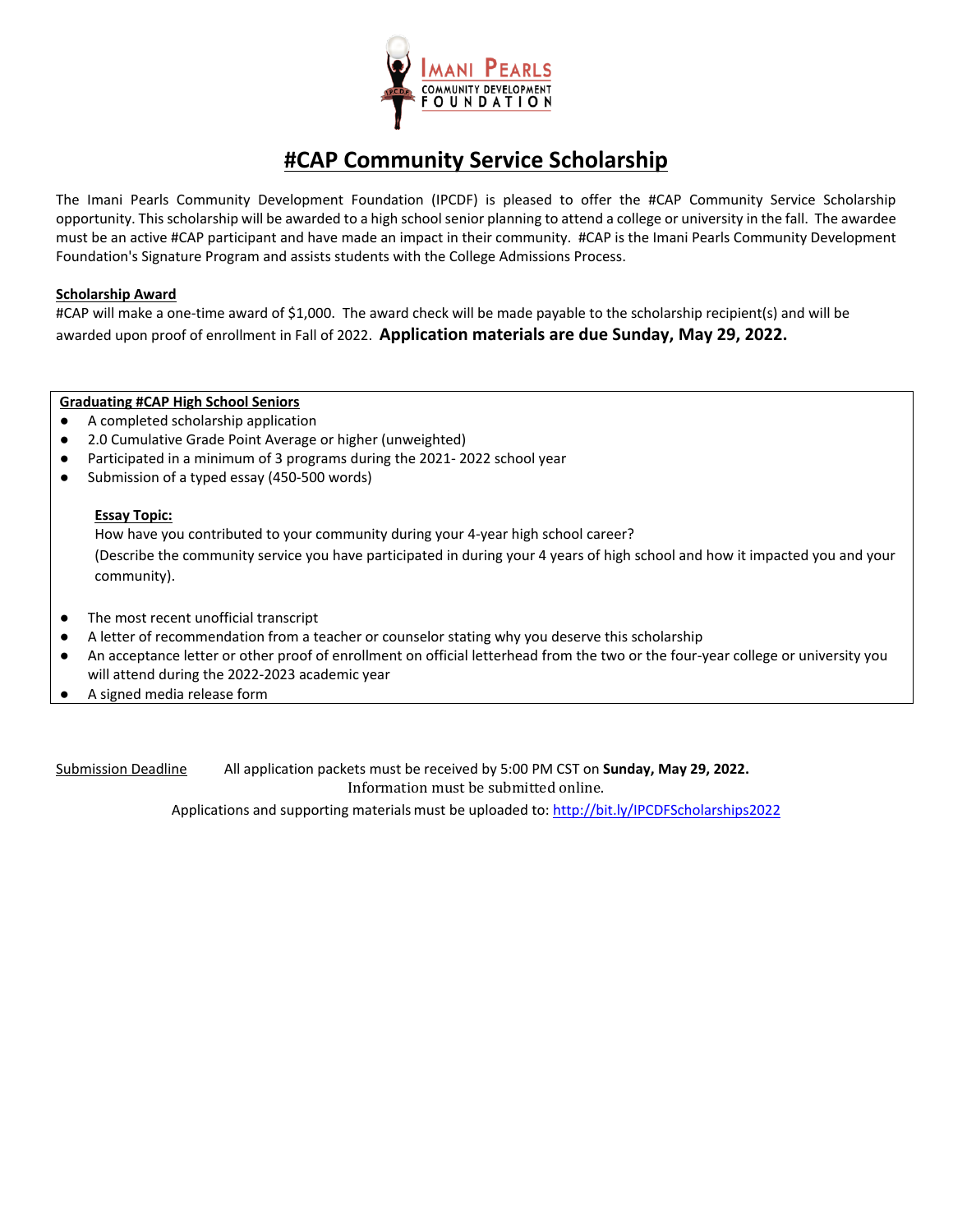

# **#CAP Scholarship Application Checklist**

Utilize this checklist to ensure your application packet is complete. Late or incomplete submissions will be disqualified. Return this checklist with your application packet. The information below also serves as general guidelines to assist applicants in understanding the review criteria.

| $\mathbf{1}$ . | A completed scholarship application                                                                                                                                                                                            |
|----------------|--------------------------------------------------------------------------------------------------------------------------------------------------------------------------------------------------------------------------------|
| 2.             | A typed essay (450-500 words)                                                                                                                                                                                                  |
|                | <b>Essay Topic:</b>                                                                                                                                                                                                            |
|                | How have you contributed to your community during your 4-year high school career?<br>Describe the community service you have participated in during your 4 years of high school<br>and how it impacted you and your community. |
|                | The essay will be assessed on the following:                                                                                                                                                                                   |
|                | Adherence to essay topic<br>Favorable essay characteristics, such as compelling, interesting, and engaging<br>Spelling and grammar                                                                                             |
| 3.             | A cumulative 2.0 Grade Point Average or higher (unweighted)                                                                                                                                                                    |
| 4.             | The most recent unofficial transcript                                                                                                                                                                                          |
| 5.             | A letter of recommendation from a teacher or counselor stating why you deserve this scholarship                                                                                                                                |
| 6.             | A copy of an acceptance letter on official letterhead from the two or four-year college or<br>university you will attend during the 2022-2023 academic year                                                                    |
| 7 <sub>1</sub> | Proof of participation in a minimum of 3 programs during the 2021-2022 school year (list the<br>name of the workshops attended. Verification will be provided by the #CAP Chairman)                                            |
| 8.             | A signed media release form                                                                                                                                                                                                    |